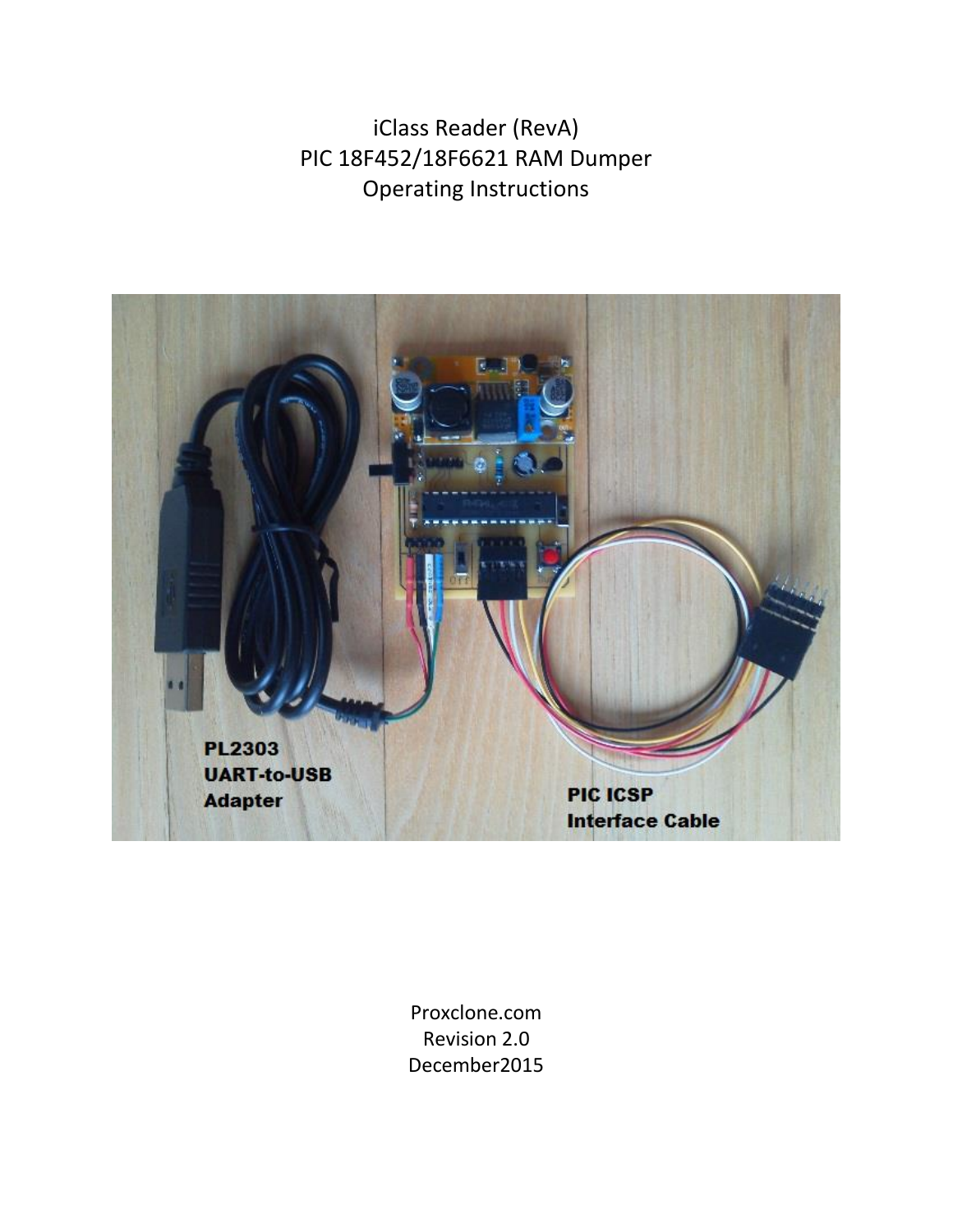# **Overview**

The RAM dumper circuit is used in conjunction with a HID iclass RevA reader to dump the contents of the PIC microcontroller RAM memory. The circuit is powered from a standard PC USB port. All of the required voltages (including the Vpp programming signal) are generated from a dc-dc booster circuit that is fed from the +5Vdc USB power input.

The extracted RAM data is output on a serial UART interface that is fed into a UART-to-USB adapter that appears as a virtual COM port interface on the PC.

Data is captured using any standard serial terminal software (e.g. CoolTerm or Hyperterminal) which is capable of accepting a serial ascii data stream.

A photo of the RAM Dumper circuit board layout is shown in Figure 1 below.

## **Setup**

The PL2303 UART-to-USB driver software can be downloaded from the following website: http://www.prolific.com.tw/us/showproduct.aspx?p\_id=225&pcid=41

The terminal software that is being used should be setup to receive serial data as 19200,8,N,1.



Figure 1. RAM Dumper Circuit Board Layout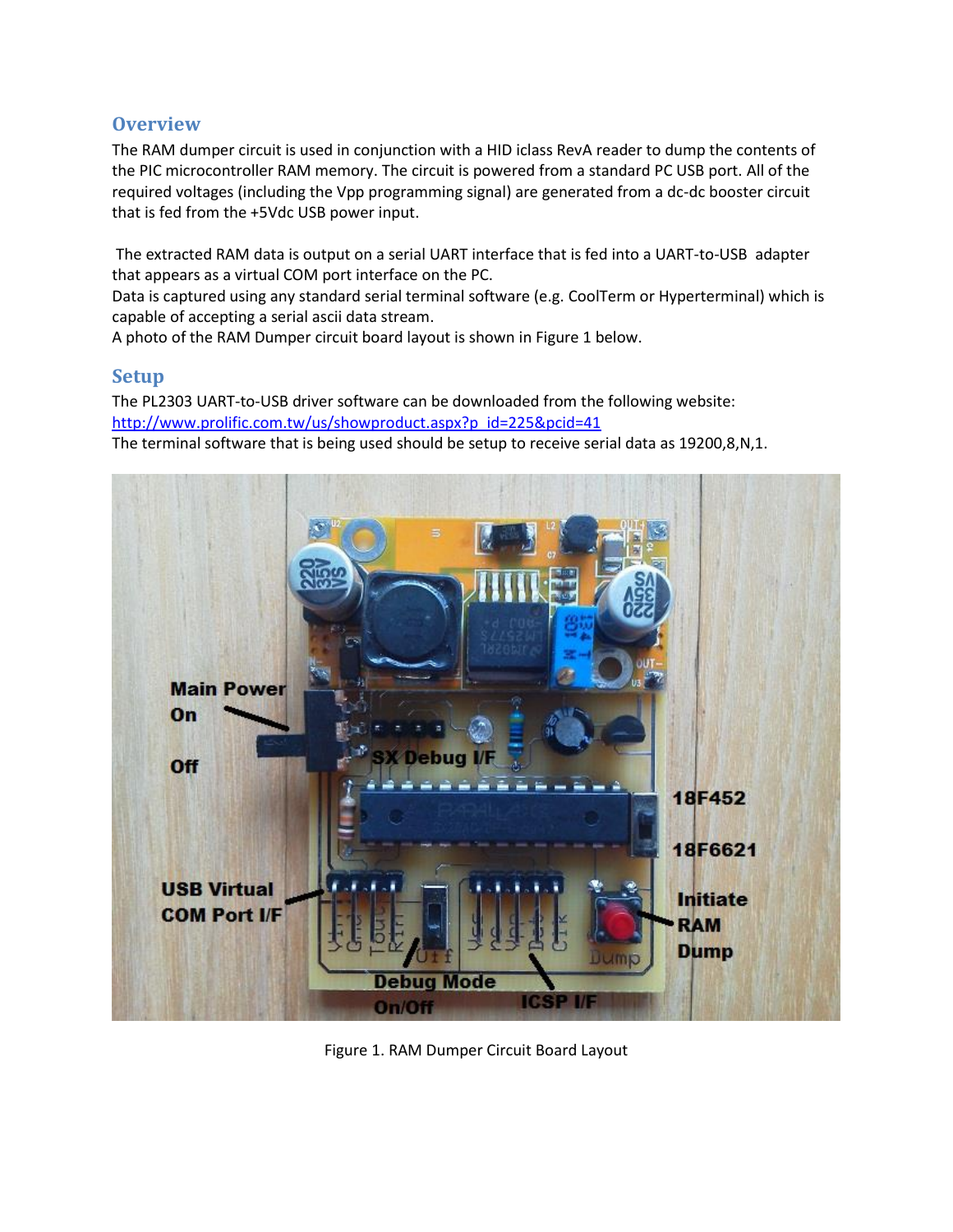# **Operation**

- 1. Ensure that the PL2303 Driver software has been properly installed before proceeding to step 2.
- 2. Attach the PIC ICSP Debug interface cable between the RAM Dumper unit and the iclass reader target hardware. Note that the ICSP debug interface signals on the iclass readers are **NOT** always arranged the same. A connection to an R40 reader is depicted in Figure 2.

### **R30/R40/RW300/RW400/RK40/RKW400 Pinout is as follows:**

Pin 1 Vss/Gnd (leftmost pin looking at backside of reader) Pin 2 Vdd (not used) Pin 3 Vpp Pin 4 PGD/Data Pin 5 PGC/Clock Pin 6 Aux (not used)

#### **R90 Reader Pinout is as follows:**

Pin 1 – Vpp (pin nearest tamper switch) Pin 2 – Vss/Gnd Pin 3 – Vdd (not used) Pin 4 – PGC/Clk Pin 5 – PGD/Data

- 3. Attach a separate power source (5-16Vdc nominal) to the iClass Reader. Power up the reader and verify that the reader plays its startup tune signifying that the reader is operational and that the factory default firmware is currently loaded.
- 4. Place an iclass credential near the reader. This will ensure that the HID Global Master keys are loaded into RAM from the PIC's EEPROM memory.
- 5. Position the PIC chip selector switch "Up" for a PIC18F452 device or "Down" for a PIC18F6621 device. This switch defines the size of the RAM file that is to be dumped .
- 6. Plug the RAM Dumper USB interface into a PC USB port. (note in Windows Device Manager the COM port that has been assigned)
- 7. Turn on the RAM Dumper Main Power Switch (Up position) . The blue LED will illuminate to indicate that the microcontroller has been initialized and proper voltage levels are being generated.
- 8. Bring up the terminal software(e.g. CoolTerm,HyperTerminal) being used to capture the dumped RAM data. This software must be setup to receive data using the following UART parameters: COM-TBD,19200,8,N,1.
- 9. Position the "Debug Mode" switch in the up/ON position. This will apply the Vpp programming voltage to the PIC chip, placing it into a debug mode of operation.
- 10. Press and release the "Dump" pushbutton switch. The LED will blink 8 times and then turn off while the serial ascii data is being transferred. The LED will turn on again once the entire contents of the RAM have been transferred (approx. 10-15 sec)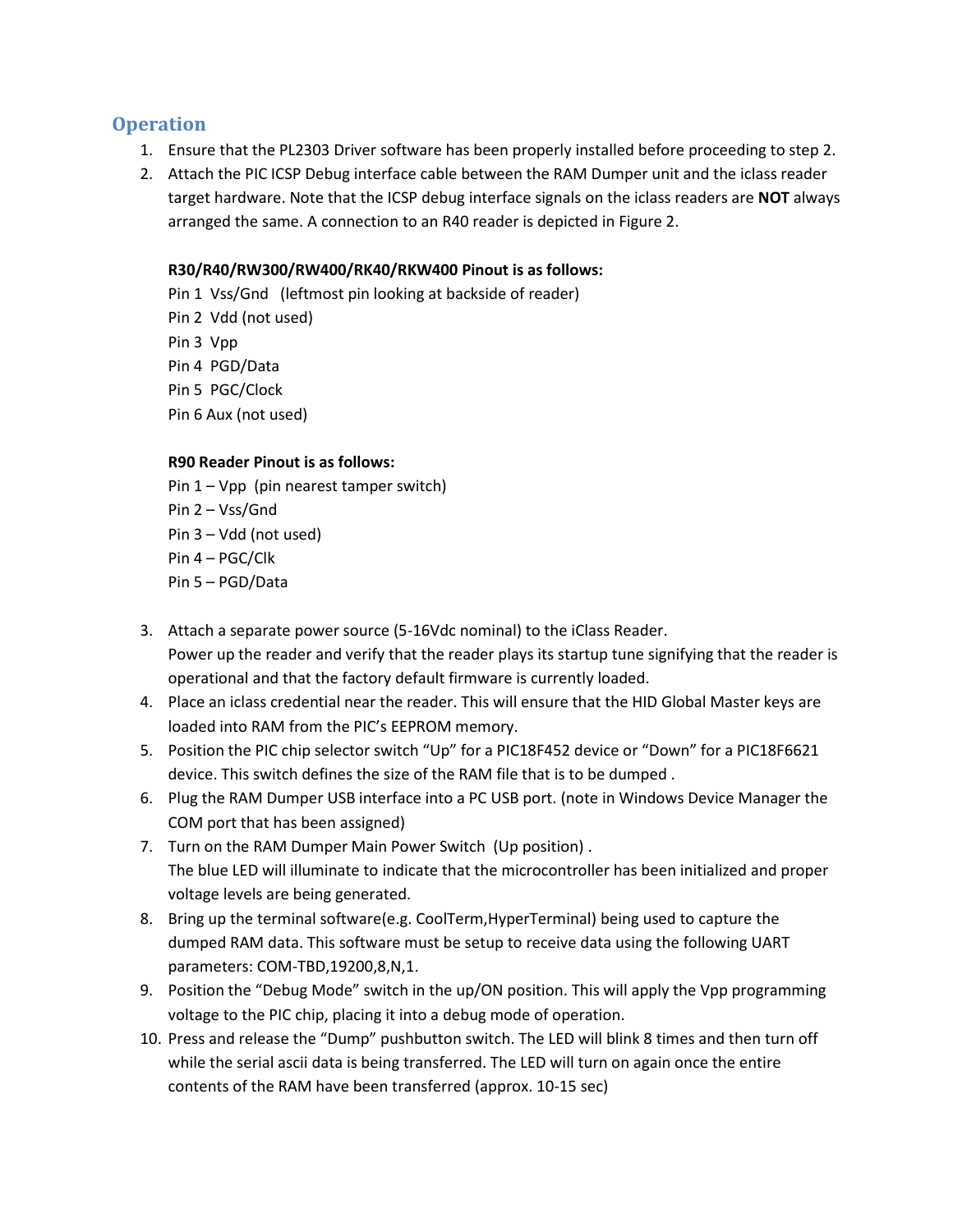- 11. Position the "Debug Mode" switch in the down/OFF position to exit debug mode.
- 12. Turn off the RAM Dumper Main Power switch.



Figure 2. ICSP Connection to R40 Reader (Black Vss/Gnd on outside pin)

## **Example RAM Dump**

The captured data shown in the screenshot below is an actual dump obtained from an iClass R40 reader using the CoolTerm Terminal application program.

[Note: Sensitive authentication key and encryption key information has been obscured].

The freeware version of CoolTerm can be found here: [http://coolterm.findmysoft.com/#](http://coolterm.findmysoft.com/%23) The PIC RAM data that is outputted has been pre-formatted to simplify its readability. The leftmost column is the RAM address. All data is dumped as ASCII hex bytes.